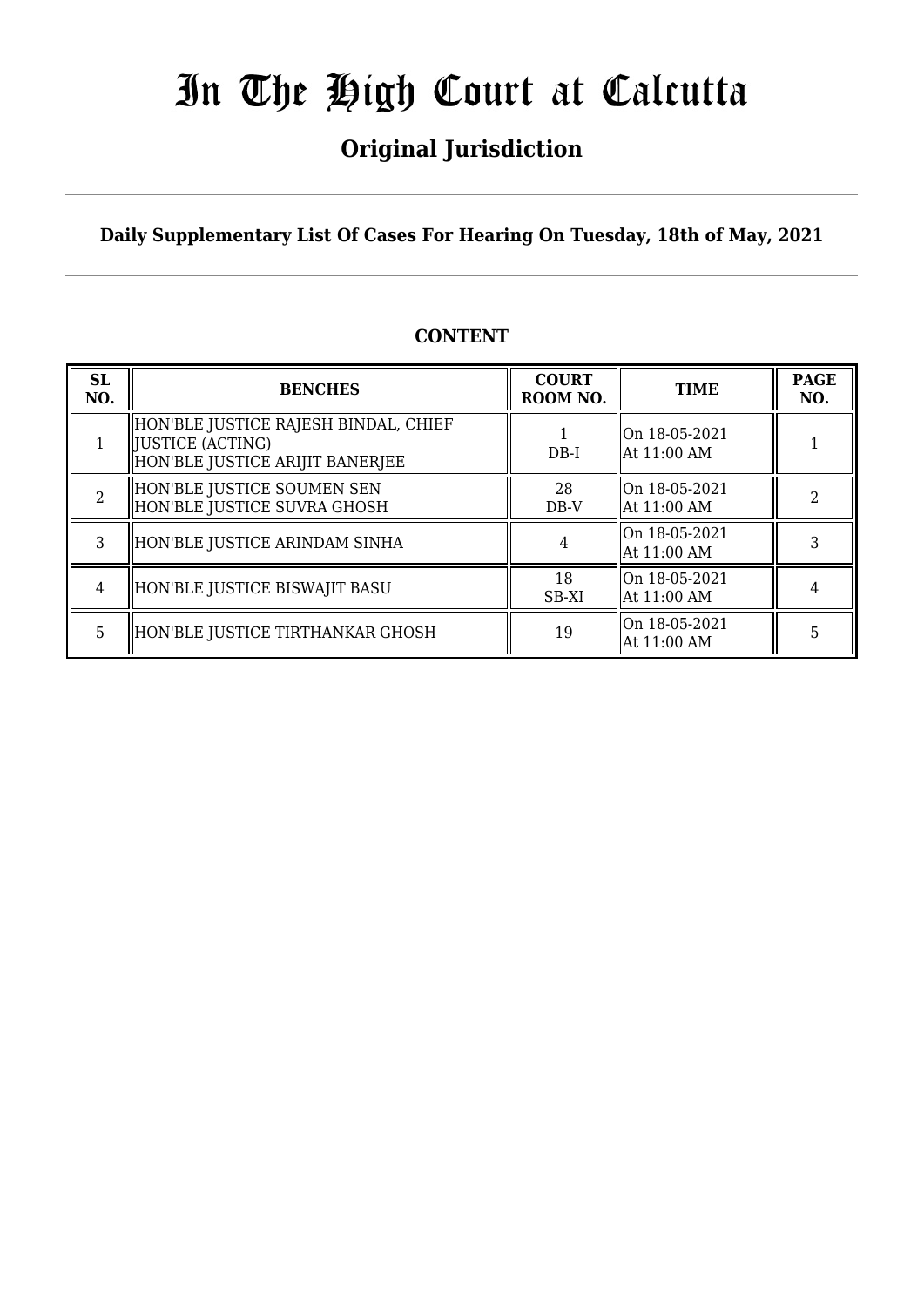

## **Original Side**

**DAILY CAUSELIST For Tuesday The 18th May 2021**

**COURT NO. 1**

#### **DIVISION BENCH (DB-I)**

**AT 11:00 AM**

**HON'BLE JUSTICE RAJESH BINDAL, CHIEF JUSTICE (ACTING) HON'BLE JUSTICE ARIJIT BANERJEE From Monday, 17th May, 2021 to Wednesday, 19th May, 2021**

**Public Interest Litigation;**

**Any other matter, irrespective of classification;**

**Habeas Corpus;**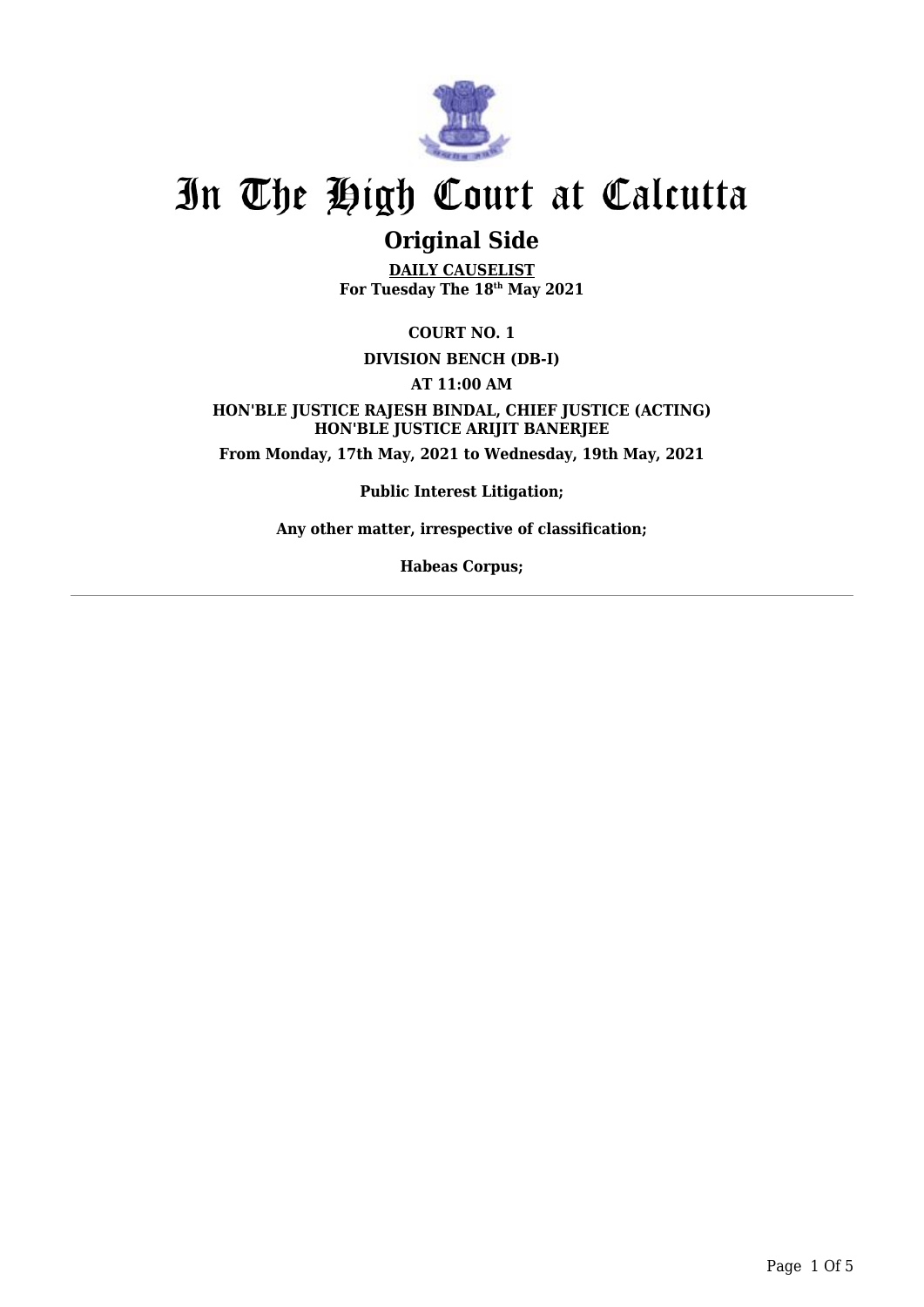

## **Original Side**

**DAILY CAUSELIST For Tuesday The 18th May 2021**

**COURT NO. 28 DIVISION BENCH (DB-V) AT 11:00 AM HON'BLE JUSTICE SOUMEN SEN HON'BLE JUSTICE SUVRA GHOSH From Monday, 17th May, 2021 to Wednesday, 19th May, 2021 -**

**Urgent civil and criminal matters.**

**(VIA VIDEO CONFERENCE)**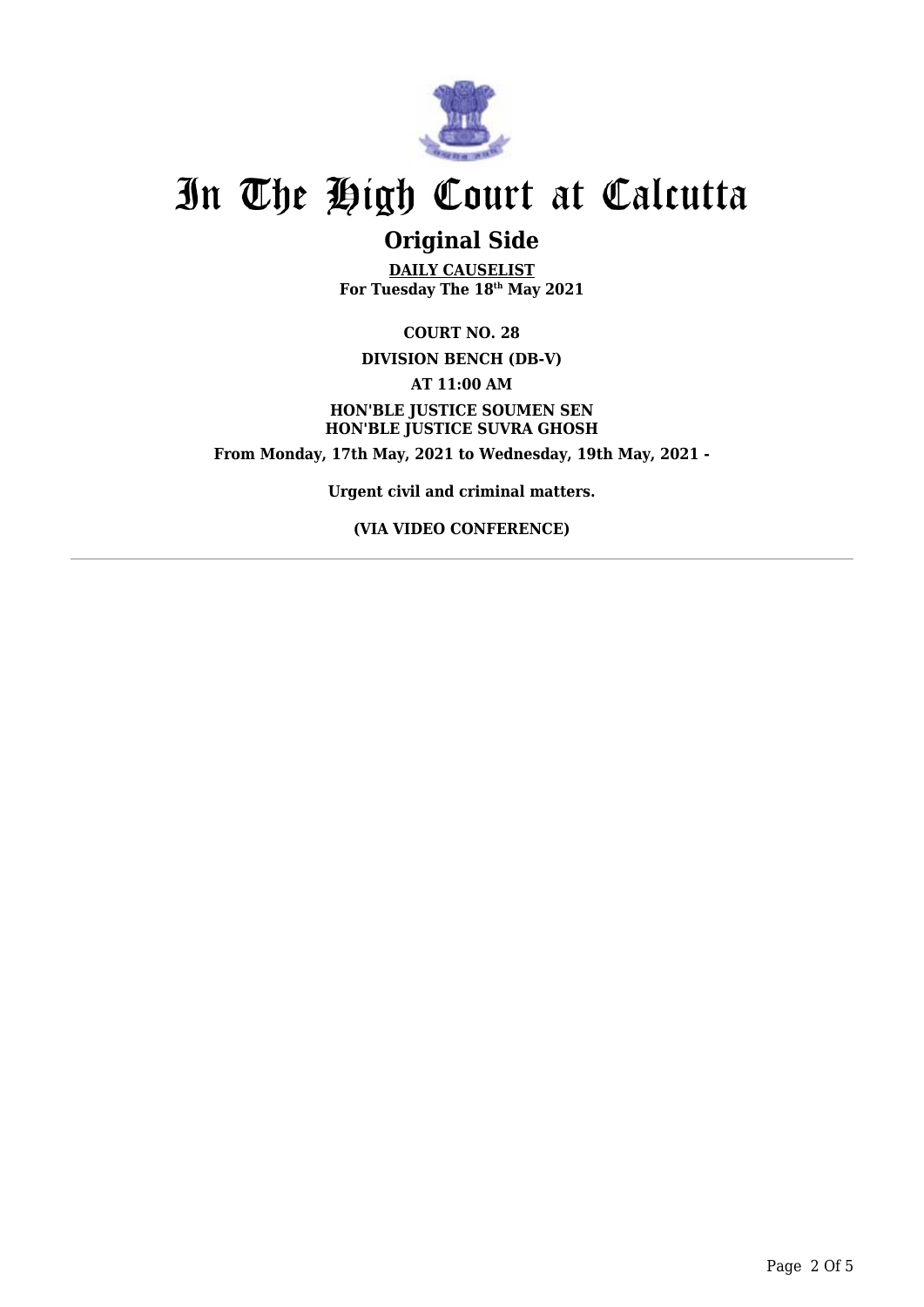

## **Original Side**

**DAILY CAUSELIST For Tuesday The 18th May 2021**

### **COURT NO. 4 SINGLE BENCH () AT 11:00 AM**

### **HON'BLE JUSTICE ARINDAM SINHA**

**From Monday, 17th May, 2021 to Wednesday, 19th May, 2021 -** 

**All urgent matters.**

#### **(VIA VIDEO CONFERENCE)**

#### **NEW MOTIONS**

| 1 | AP/230/2021 | M/S. KSE ELECTRICALS<br>PRIVATE LIMITED<br>VS<br>THE PROJECT DIRECTOR,<br><b>BANGLADESH RURAL</b><br>ELECTRIFICATION BOARD<br>AND ANR.            | KHAITAN AND CO. |
|---|-------------|---------------------------------------------------------------------------------------------------------------------------------------------------|-----------------|
| 2 | AP/231/2021 | M/S. KSE ELECTRICALS<br>PRIVATE LIMITED<br>VS<br>THE PROJECT DIRECTOR,<br><b>BANGLADESH RURAL</b><br>ELECTRIFICATION BOARD<br>AND ANR.            | KHAITAN AND CO. |
| 3 | AP/232/2021 | M/S KSE ELECTRICALS PVT KHAITAN AND CO<br><b>LTD</b><br>VS<br>THE PROJECT DIRECTOR<br><b>BANGLADESH RURAL</b><br>ELECTRIFICATION BOARD<br>AND ANR |                 |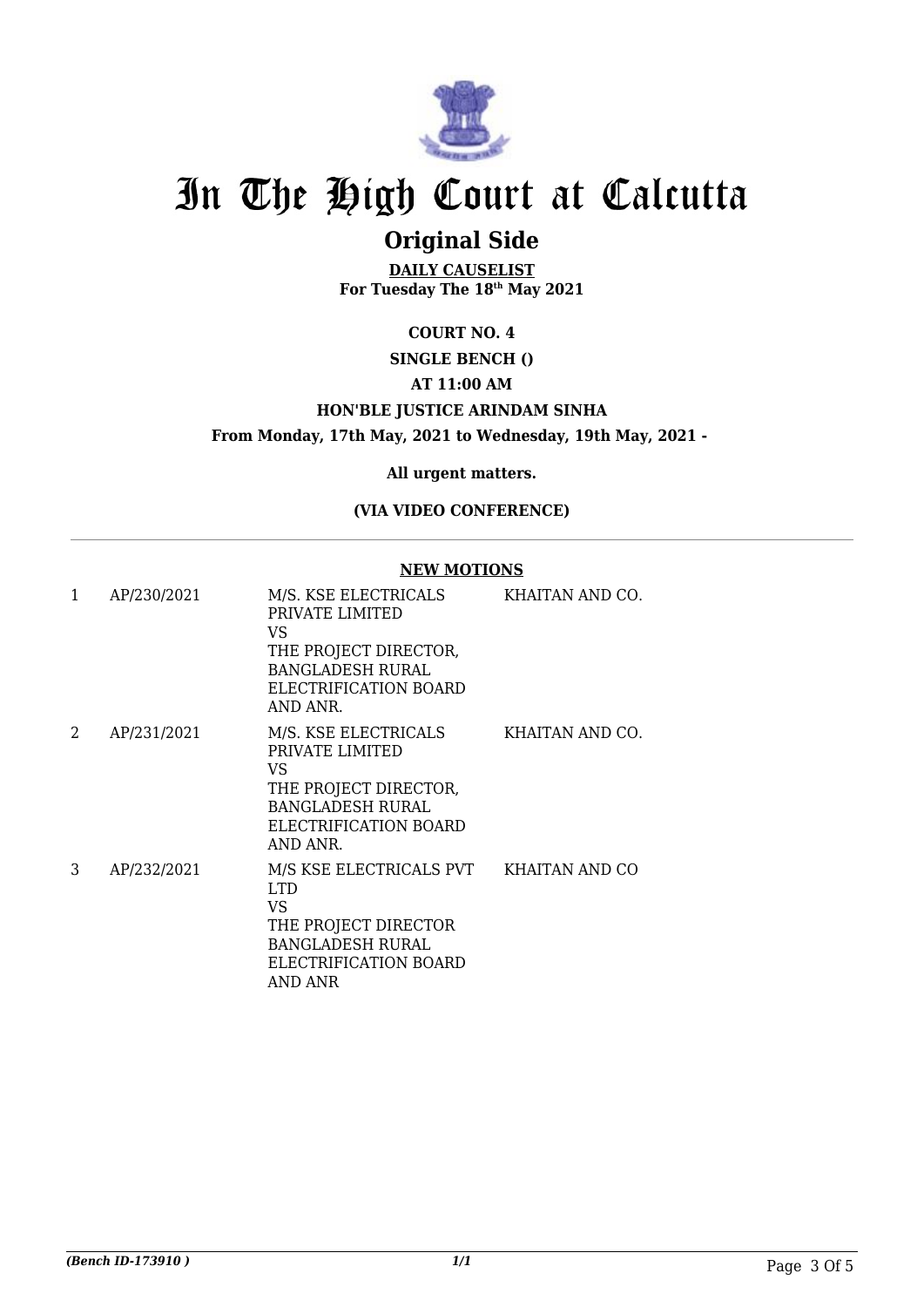

## **Original Side**

**DAILY CAUSELIST For Tuesday The 18th May 2021**

### **COURT NO. 18 SINGLE BENCH (SB-XI) AT 11:00 AM HON'BLE JUSTICE BISWAJIT BASU From Monday, 17th May, 2021 to Wednesday, 19th May, 2021 -**

**All urgent matters.**

**(VIA VIDEO CONFERENCE)**

#### **NEW MOTIONS**

| IA NO. GA/1/2021 | JALDHI OVERSEAS PTE.<br>LTD.            | ANURAG BAGARIA<br>ANURAG BAGARIA |
|------------------|-----------------------------------------|----------------------------------|
| In EC/33/2018    | Vs<br>STEER OVERSEAS PRIVATE<br>LIMITED |                                  |